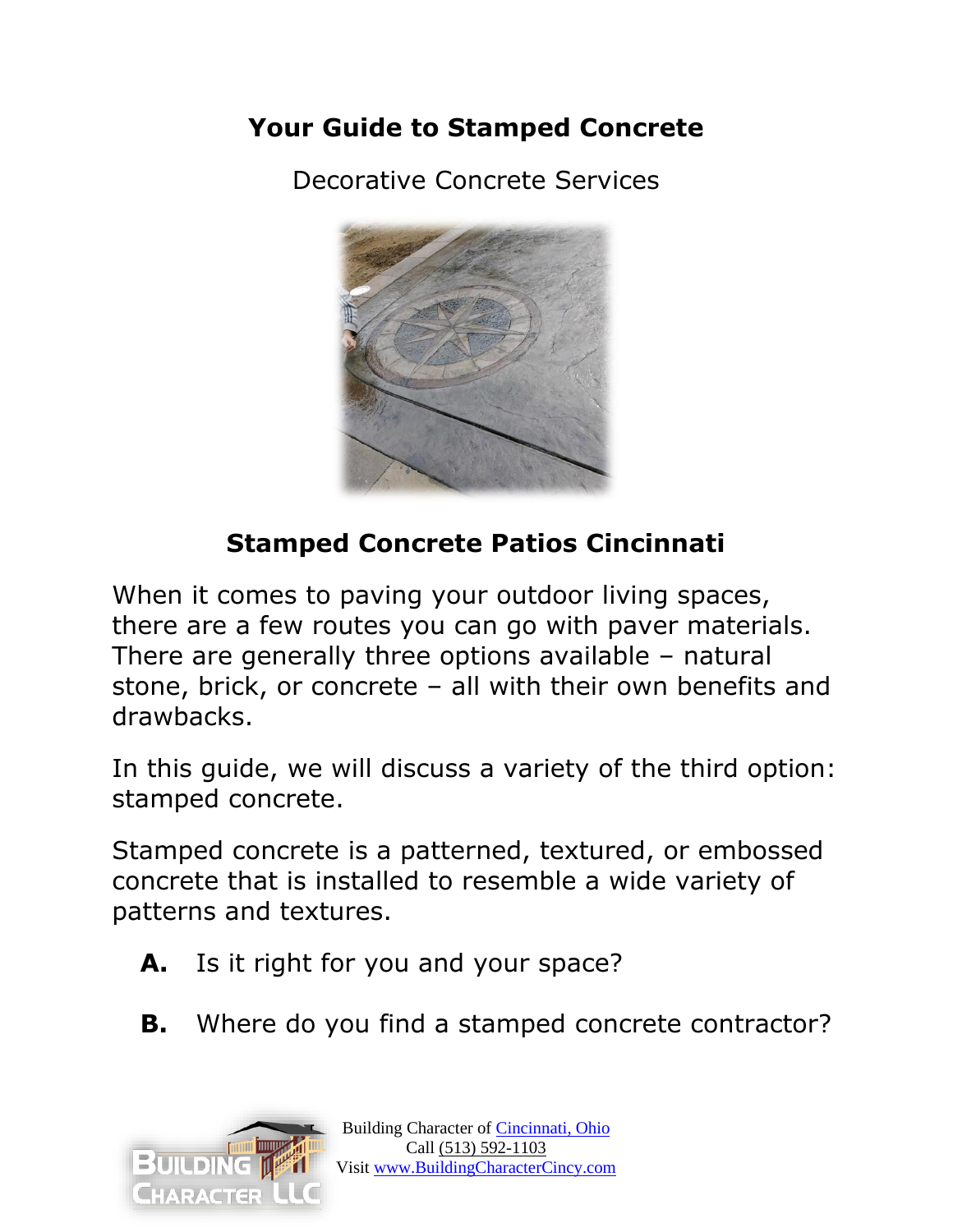**C.** What are the benefits of this type of pavement? Keep reading to learn more.

## **What is the process of installing stamped concrete?**

## **1. Preparing the subgrade**

Just like the foundation for a building, the area under your concrete is essential. The subgrade is the native soil, which is typically compacted to help prevent drainage and soil erosion.

# **2. Placing the forms**

Forms (metal, wood, or plastic) are attached to stakes. This helps contain the concrete in the desired area. Forms must be in good condition and set to provide proper slope or grade for drainage. If erected correctly, they can also help create clean corners.

## **3. Installing reinforcement**

Providing reinforcement in the slab helps to control cracking, provide structural capacity, increase impact resistance, and reduce joint maintenance.

## **4. Placing the concrete**

The most common method of placing concrete is with a ready-mix truck with a chute. While this is easy, your concrete should be placed as close to its final destination as possible from the chute. Moving it around too much with shovels or tools can leave to segregation.

# **5. Screeding and finishing the concrete**

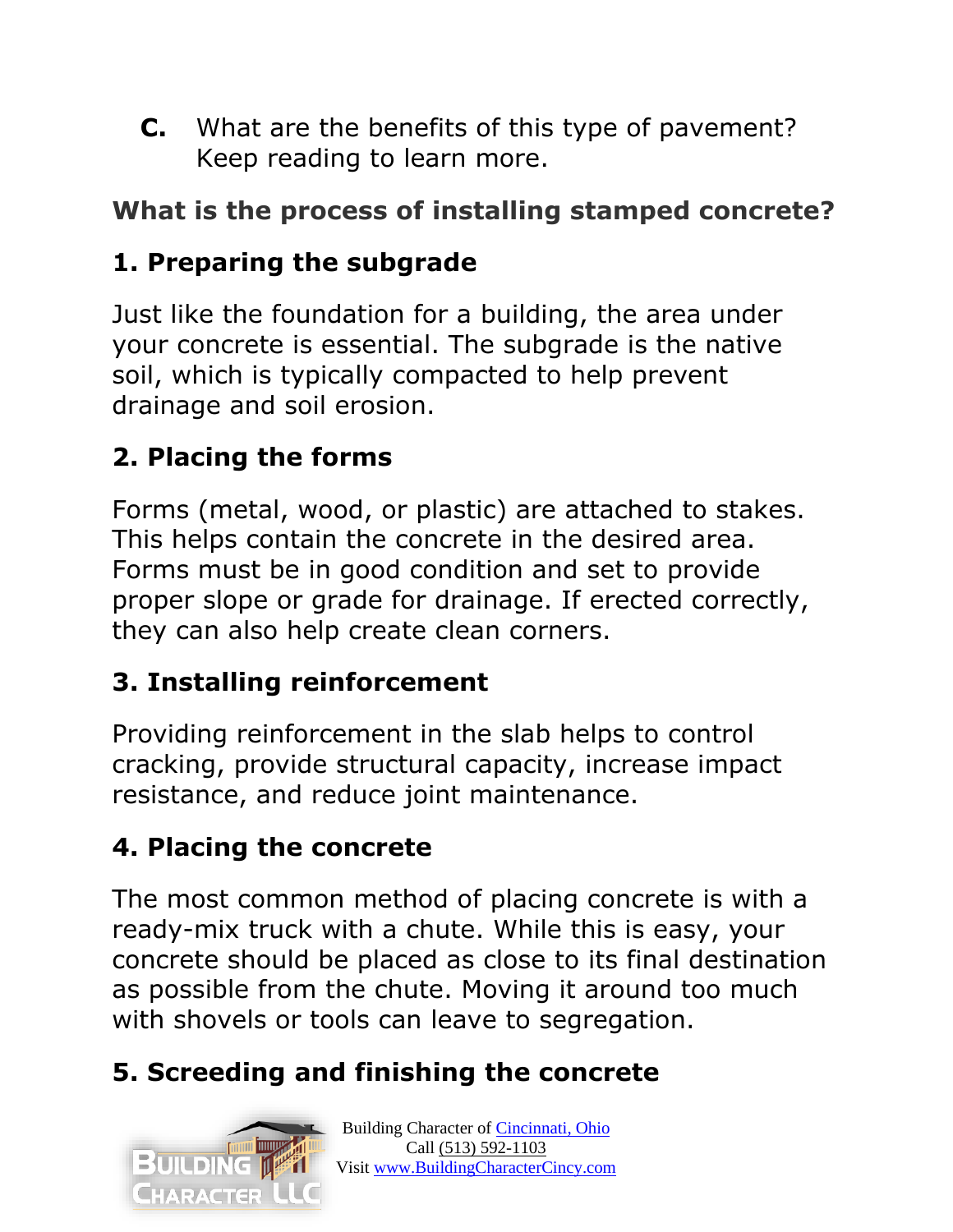In this step, your stamped concrete contractor is creating the canvas for your stamped concrete. You will need to make sure that the surface is level to prevent low or high spots. You should also ensure that the cement paste is brought to the surface to permit a well-defined imprint.

In this part of the process heavy duty straightedges are employed to "strikeoff" or "**screed**" the **concrete**. This part of the procedure eliminates additional **concrete** and brings the top surface of the **concrete** to the appropriate grade.

This step in the **finishing** procedure is crucial in creating a genuine plane surface and takes place instantly after the spreading of the **concrete**.

# **6. Applying color**

There are four different ways to color concrete. The color is intended to replicate the natural color of those materials. Here are some methods of coloring stamped concrete that may be used: integral color, dry-shake color hardeners, powdered or liquid release agents, and stains.

# **7. Stamping your concrete**

While pouring and placing stamped concrete is not incredibly challenging, stamping it should be left to the professionals.

The imprinting process requires the expert touch of a stamped concrete contractor. Otherwise, you will end up with a large slab of concrete that will be hard to fix.

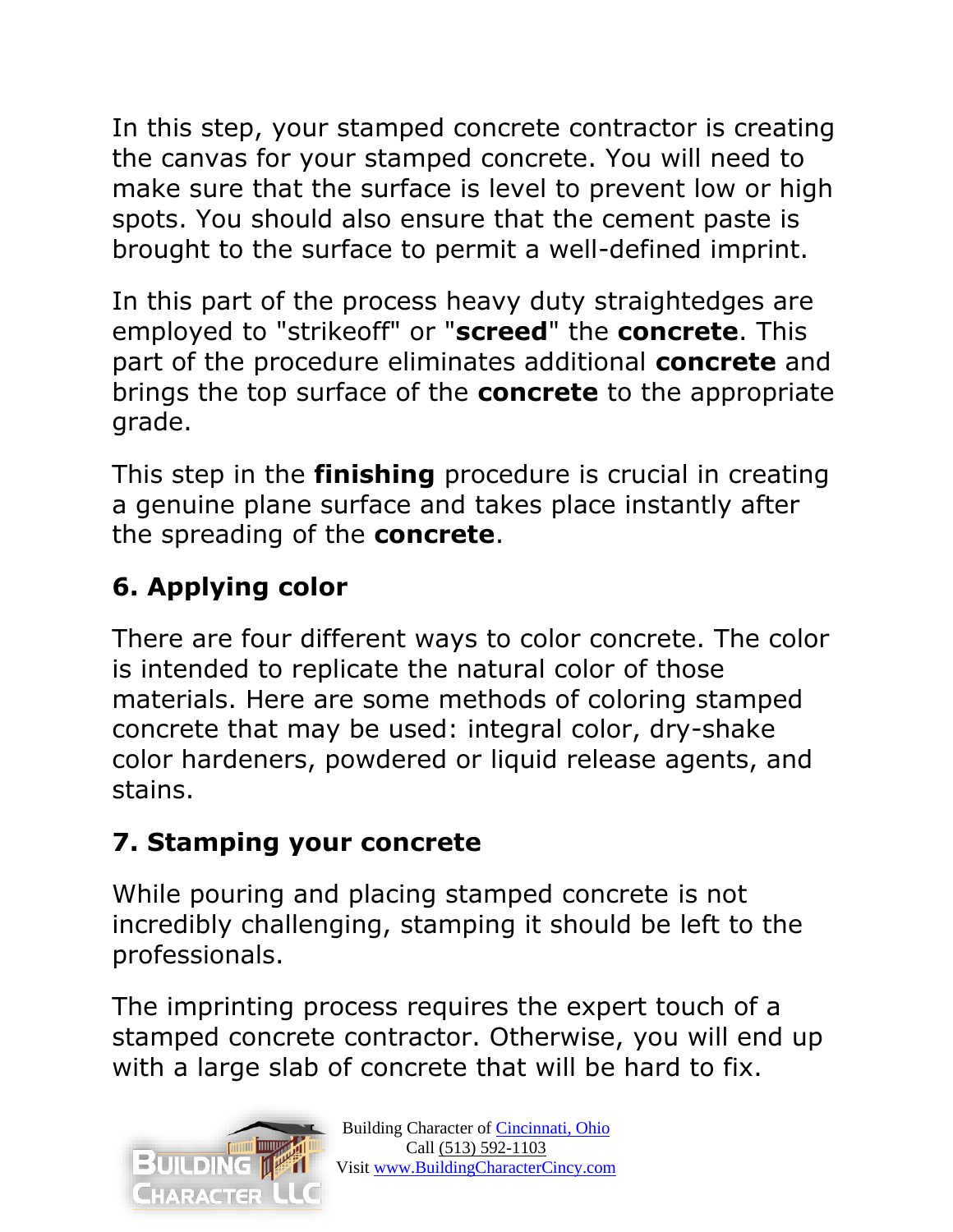In general, there is a short time in which you can stamp concrete (especially in warm weather).

A stamp layout will be diagrammed in advance and additional labor may be required depending on the volume of work.

After that, stamping will occur in the same sequence it was placed. Both alignment and pattern randomness should be checked regularly. After all, you do not want your stamped concrete to look too "perfect." Having subtle randomness will keep it looking natural.

## **8. Curing stamped concrete**

Curing is when you allow your concrete to dry. The goal during this process is to allow the concrete to retain sufficient moisture for long enough so that the necessary properties develop. If this occurs, the concrete will become denser and less permeable, which means you will have strong and durable pavement.

## **9. Installing joints**

Cutting contraction, or control, joints in your concrete can help to prevent cracking. Unfortunately, not all cracking can be prevented as that occurs due to temperature changes and drying shrinkage. When you cut control joints into your stamped control, you help control random cracking by providing stress relief.

## **10. Sealing stamped concrete**

To complete your stamped concrete installation, your stamped concrete contractor will apply a sealer. This is

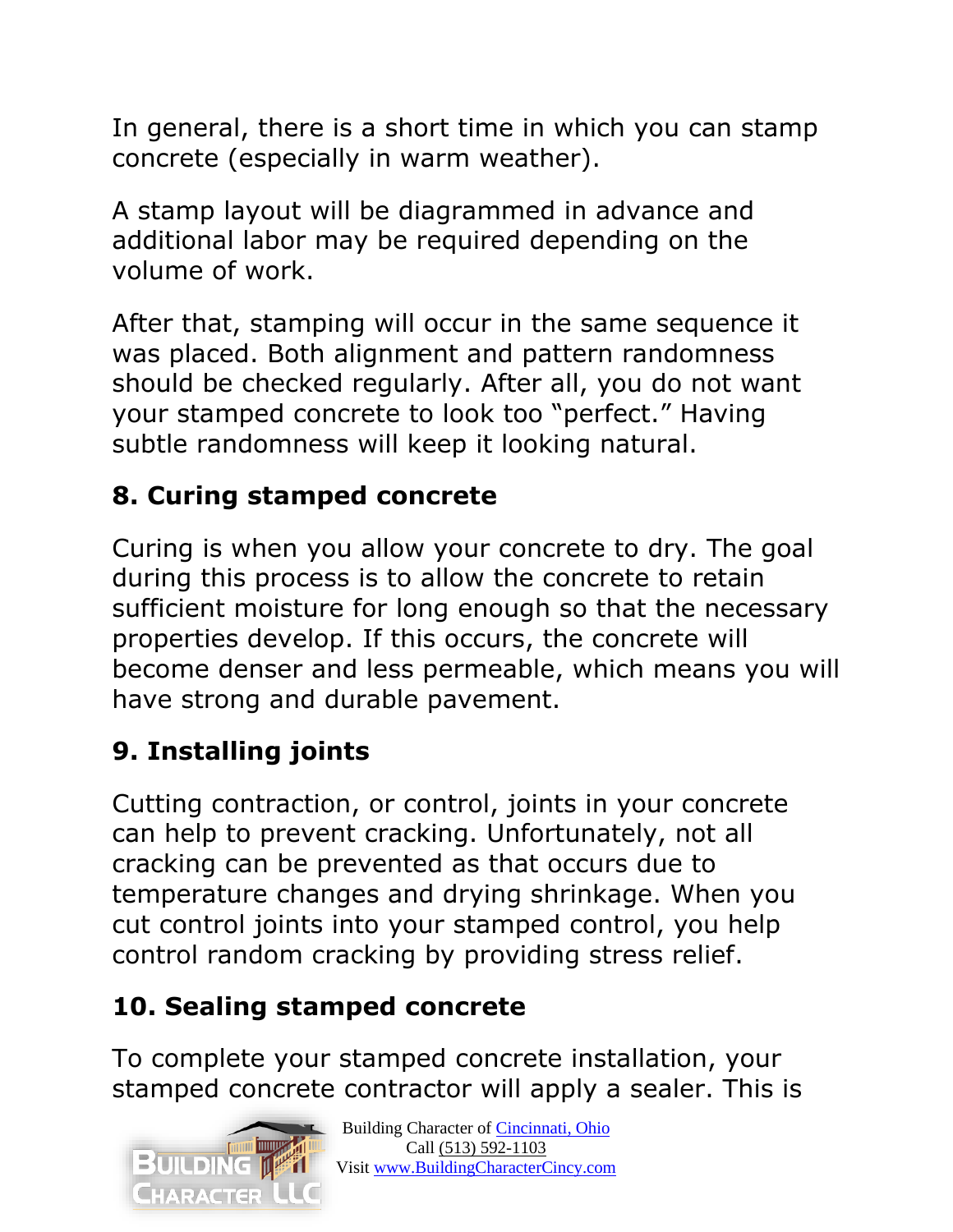one of the most important steps in the process as it will help enrich the color of the concrete while adding a sheen to the surface. You can select the sheen you desire (from satin to high gloss).

Sealing reduces the change that efflorescence will discolor the surface of the concrete. It also blocks the penetration of stains from environmental influence like dirt, chemicals, leaves, and more.

### **What are the benefits of stamped concrete?**

Stamped concrete adds value and creates an appealing final product. Here are all the advantages that you gain when you install stamped concrete.

• Reduced maintenance. Stamped concrete reduces the amount of care that you would otherwise see in spaces like pool decks, patios, or sidewalks. When using other types of surface materials, pavers may become loose or settled, which result in tripping hazards. Because stamped concrete is all one slab, you do not have to worry about that issue. You also do not have to worry about weeds, which eliminates a huge landscaping worry.

• Long-lasting. Concrete has significant longevity and outlasts other materials. It is durable in nearly every environment and holds up well to wear and tear.

• Increases aesthetic value. Stamped concrete is an appealing feature to add to your home. It will benefit from instant curb appeal, and you'll see money back in your pocket from this investment when you sell your home.

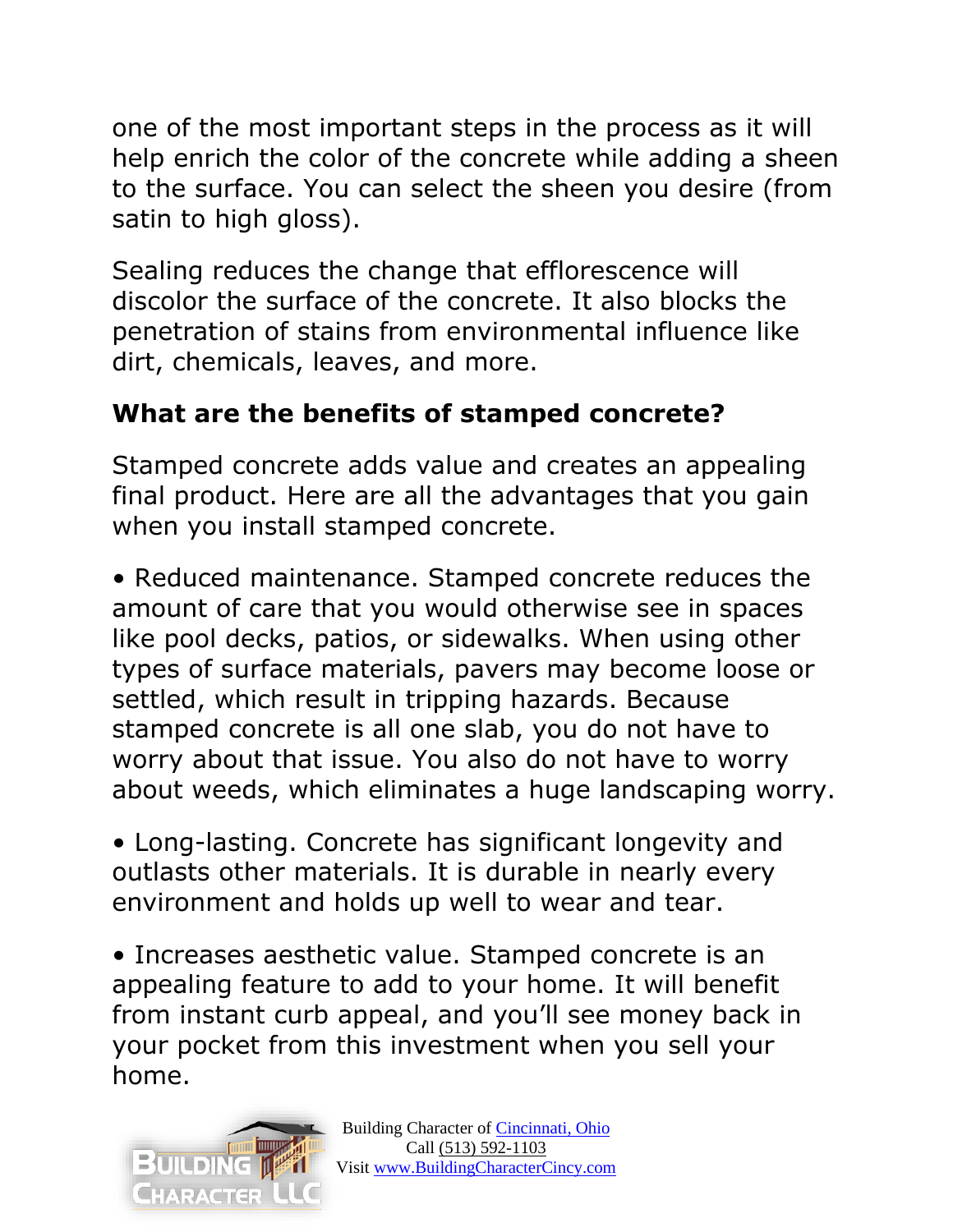• Selection. When you choose stamped concrete, you have a wide variety of styles to choose from. Any stamped concrete project can come out looking differently because of the options available. These include (but are not limited to) brick, slate, flagstone, stone, and wood. There is also a wide range of natural colors to choose from.

# **Final thoughts**

Are you looking for a stamped concrete contractor in Cincinnati? At Building Character LLC, we look forward to updating your home for the custom look it deserves. Visit [here](https://buildingcharactercincy.com/best-cincinnati-contractors/) for more information on how to take your outdoor living spaces to the next level.

#### **Redesign Your Cincinnati Home with Stamped Concrete**

Looking for an affordable way to update your home and give it a custom look? Try stamped concrete! By imprinting patterns in newly poured concrete, you can achieve the same elegant look of expensive stone or brick pavement for significantly less cost.

- Can be custom designed to resemble stones, tiles, bricks, or anything you like!
- Natural-looking concrete
- Low maintenance and high durability